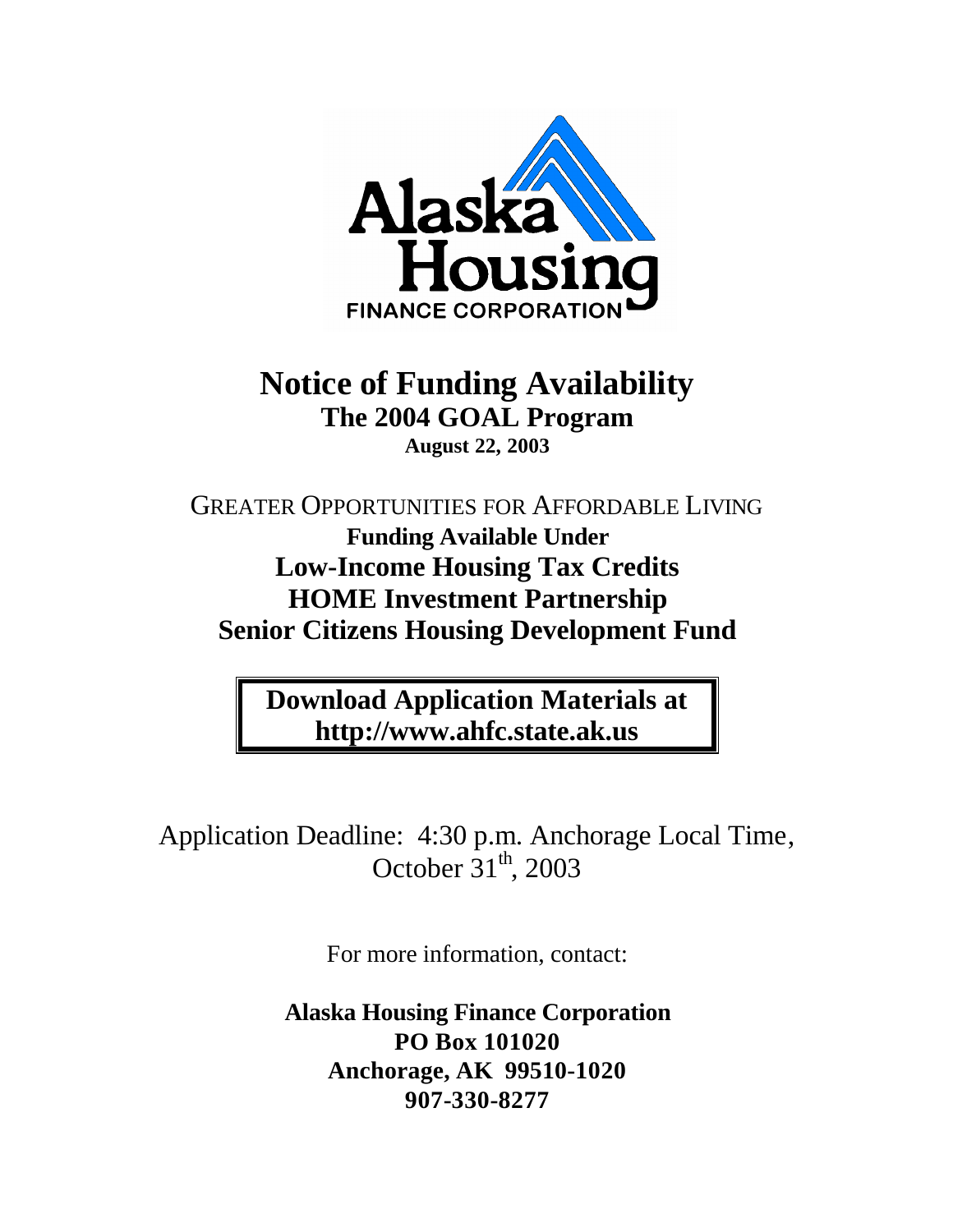# **ALASKA HOUSING FINANCE CORPORATION**

# **Greater Opportunities for Affordable Living (GOAL)**

# **APPLICATION INSTRUCTIONS**

| A.                          |  |
|-----------------------------|--|
| 1.                          |  |
| 2.                          |  |
| $\mathcal{F}_{\mathcal{L}}$ |  |
| $\overline{4}$ .            |  |
| 5.                          |  |
| 6.                          |  |
| $7_{\cdot}$                 |  |
| 8.                          |  |
| 9.                          |  |
| <b>B.</b>                   |  |
| $\mathbf{1}$ .              |  |
| 2 <sub>1</sub>              |  |
| $\mathbf{C}$ .              |  |
| D.                          |  |
| E.                          |  |
| F.                          |  |
| G.                          |  |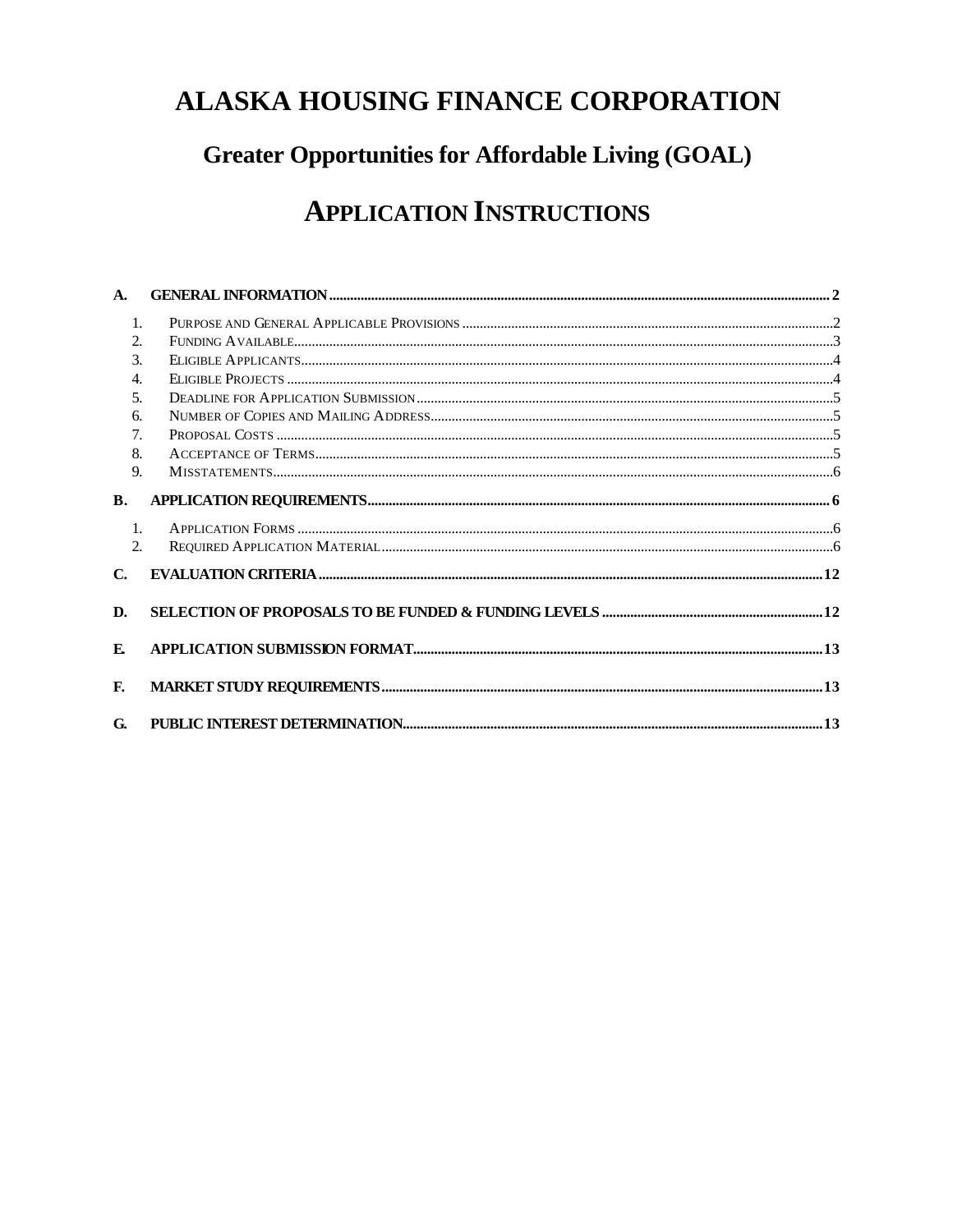## **A. GENERAL INFORMATION**

#### **1. Purpose and General Applicable Provisions**

Under this Notice of Funding Availability (NOFA), Alaska Housing Finance Corporation (AHFC) provides grants, zero-interest rate loans, and/or federal tax credits to successful respondents who will acquire, rehabilitate, or construct housing, in accordance with requirements established at 24 CFR Part 92 (HOME Investment Partnerships Program [HOME]), A.S. 18.56.800 - 810, as implemented by 15 AAC 154.010 - 154.120 (Senior Citizen Housing Development Fund [SCHDF]) and Title 26 U.S.C. Section 42 (Low Income Housing Tax Credit Program [LIHTC]), as applicable, based on the type of funds/tax credits received. Applicants are also encouraged to apply for Special Needs Housing Grant (SNHG) development funds for development of special needs housing and GOAL Pre-Development funds for senior and special needs pre-development housing activities. These funds are available through separate NOFAs being released concurrently with this NOFA and available on AHFC's website: http://www.ahfc.state.ak.us.

#### *The purpose of AHFC's Greater Opportunities for Affordable Living (GOAL) program, is to expand the supply of decent, safe and sanitary, and affordable housing for occupancy by lower-income persons and families, and senior citizens.*

Assistance provided by AHFC for this purpose will be in the form of federal tax credits (LIHTC) which are generally sold by the recipient to derive project equity capital, conditional grants (HOME, SCHDF), and zero-interest rate loans (HOME). Grants are available only to Municipalities and qualifying non-profit organizations.

**AHFC HOME funds may not be used within the Municipality of Anchorage.** The Municipality of Anchorage receives separate HOME program funds and administers those funds in accordance with its own administrative plan.

The amount of funding received under the GOAL program may not exceed the amount necessary, as determined by AHFC, to result in a financially feasible development ("subsidy layering review"). Factors to be considered in determining the amount of "necessary" GOAL funds, include other funding sources which have been committed to the development and available loan program funds which the development could reasonably be expected to support based on its anticipated revenue and expenses. AHFC reserves the right to adjust the applicant's projected revenue and expenses based on an underwriting review completed by AHFC.

If you have any questions regarding this NOFA package, including Application Instructions or Program Requirements, please call either Mark Romick at (907) 338-6100. If outside Anchorage, you may use AHFC's toll free number at 1-800-478-2432. Additionally, please refer to the AHFC web page (www.ahfc.state.ak.us) or contact Latoya Moore (330-8277) regarding the application workshops which AHFC will conduct in September 2003, as well as technical assistance available from AHFC staff to assist you in applying for funding under this NOFA.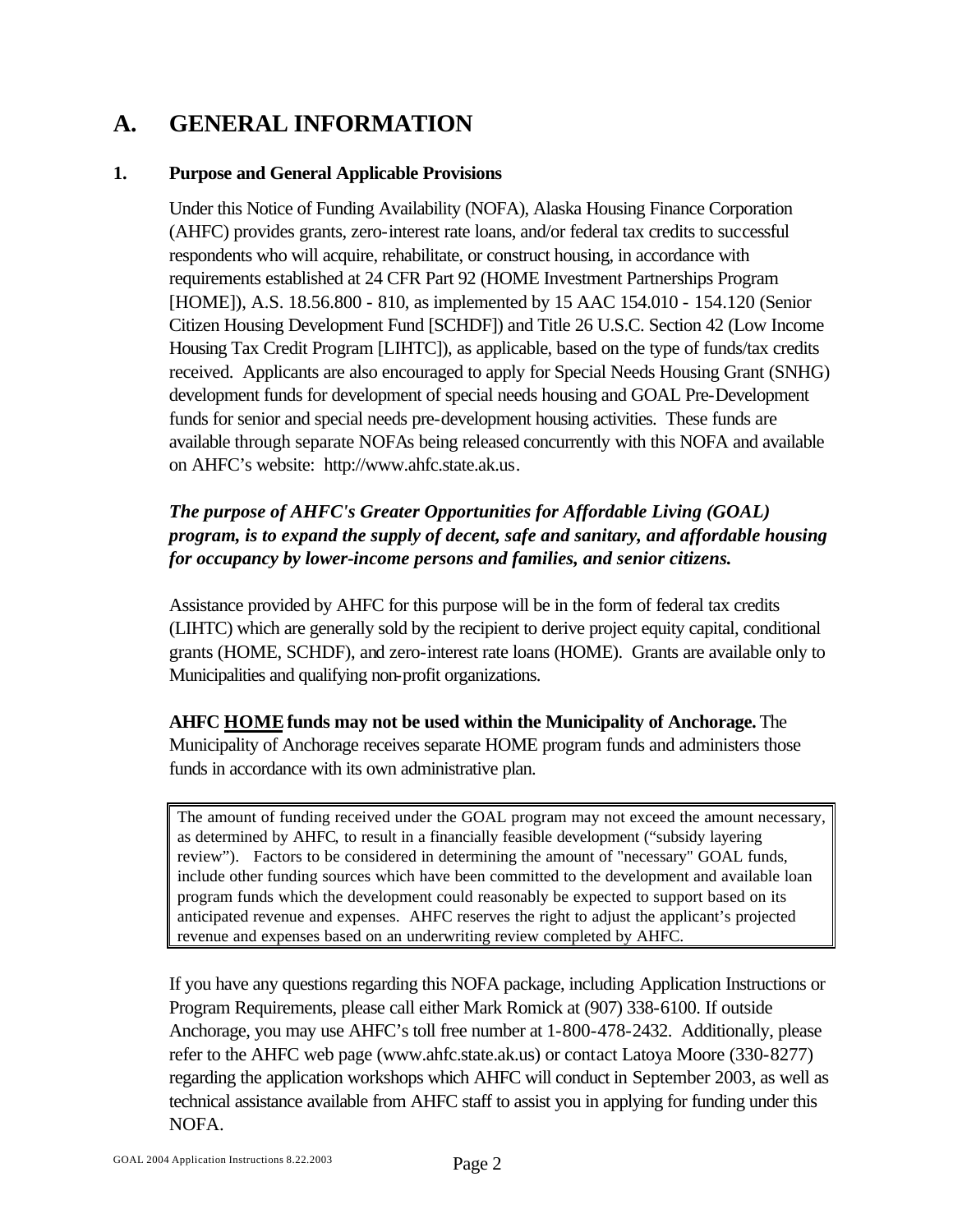#### **2. Funding Available**

The following amount of funding is available through this NOFA.

| LIHTC's                     |     | $2,000,000$ * |    |
|-----------------------------|-----|---------------|----|
| <b>HOME</b> (general) Funds |     | 1,533,808     |    |
| <b>HOME CHDO Funds</b>      | -SS | 450,000       |    |
| <b>SCHDF</b> (development)  | S.  |               | ** |

- \* The nature of the LIHTC Program results in this amount being received each year for a ten year period, hence the equivalent of **\$20,000,000**. This amount can then be sold to investors ("limited partners"), resulting in tax credit sale proceeds used as equity capital necessary to fund the applicant's proposed development. Recently, successful tax credit recipients have been generally able to obtain \$0.73 to \$0.77 per tax credit dollar. In total, tax credit sales resulting from credits awarded through this NOFA are expected to yield from \$14.5 – \$15.2 million in equity capital for low-income housing.
- \*\* Applications submitted requesting SCHDF program funds that meet minimum threshold requirements in excess of the funds currently available will be presented to AHFC's Board of Directors for inclusion in AHFC's FY 2005 capital budget. This capital budget will be submitted to the Governor and to the Alaska Legislature for funding authorization. If approved by both the Governor and Legislature, it is anticipated that these funds would be available on or about July 1, 2004. Sponsors should note, however, that the legislature has not typically funded all senior housing projects submitted.

A Community Housing Development Organizations that applies for HOME funds to develop rental housing which is not funded by HOME general funds due to its ranking order, will be ranked alongside any submitted CHDO homeownership development projects for receipt of HOME CHDO funds.

Applicants desiring to develop a senior project which is proposed to be funded exclusively with HOME and/or Low-Income Housing Tax Credits, but which are not funded due to their ranking order, will be combined with senior projects proposed by applicants to be funded exclusively with SCHDF funds. Such projects may be funded in accordance with the SCHDF program procedures stated above.

Senior project applicants should note that the use of HOME and/or Low Income Housing Tax Credits requires that all, or a portion of, the units be occupied by lower income seniors at restricted rent levels. Senior projects that utilize SCHDF program funds exclusively do not require such occupancy and rent restrictions.

All applicants should note that the definition of "senior household" under the SCHDF is, a related household with at least one member age 60 years or older. Projects funded by federal programs that define "seniors" differently may qualify so long as at least eighty percent of the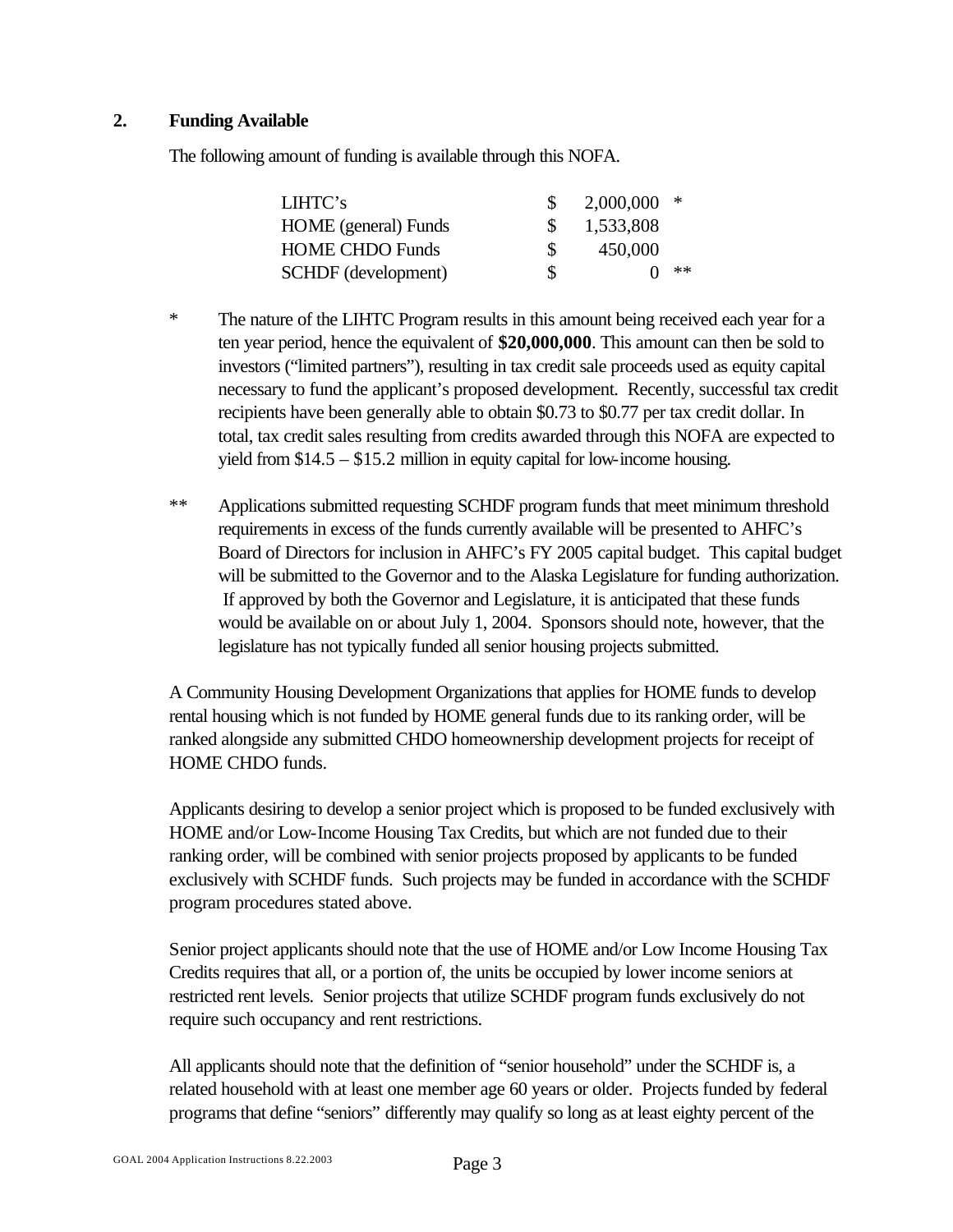units in the project are occupied exclusively by households who meet the AHFC definition of "senior household" (see definitions section in GOAL Program Policy and Procedures Manual).

Applicants must specifically identify in the application the source and amount of HOME, SCHDF or LIHTC funds being requested as a "first choice". Applicants may also indicate "second choice" sources of funds it is willing to accept if the first choice is not available.

Each funding source (HOME, LIHTC, SCHDF) is governed by different federal or state regulation, and may contain different and significant operational and project development requirements. By applying for GOAL funds, the applicant commits to following all applicable requirements. Therefore, the applicant should thoroughly review GOAL Policies and Procedures Manual, available from AHFC, for development and operational requirements which are applicable to each funding source.

#### **3. Eligible Applicants**

Eligible applicants include:

|                                                                             | <b>ELIGIBLE APPLICANT</b> |                                     |              |              |
|-----------------------------------------------------------------------------|---------------------------|-------------------------------------|--------------|--------------|
| <b>APPLICANT TYPE</b>                                                       | HOME*<br>rental dev't*    | HOME*<br>homeownership<br>$dev't^*$ | <b>SCHDF</b> | <b>LIHTC</b> |
| $501(c)(3)$ or (4) Non-Profit Corporations*                                 | X                         |                                     | X            | X            |
| <b>AHFC-Certified Community Housing</b><br><b>Development Organizations</b> | X                         | X                                   | X            | X            |
| Municipalities                                                              | X                         |                                     | X            | X            |
| <b>Regional Housing Authorities</b>                                         | X                         |                                     | X            | X            |
| Private For-Profit Developers/Organizations                                 | X                         |                                     |              | X            |

**\* Prohibition on the Use of HOME funds by Religious Organizations:** HOME Funds may not be provided to primarily religious organizations, such as churches, for any activity including secular activities. The completed housing project must be used exclusively by the owner entity for secular purposes, available to all persons regardless of religion. In particular, there must be no religious or membership criteria for tenants of the property (HUD Regulation 24 CFR Part 92.257)

### **Applicants who apply for development funding under the GOAL or SNHG program are not eligible for a SCHDF/SNHG pre-development grant for the same project in the same year.**

#### **4. Eligible Projects**

All projects must be eligible in accordance with the most recent version of the *GOAL Program Policy and Procedures*. A copy of the GOAL Program Policy and Procedures document is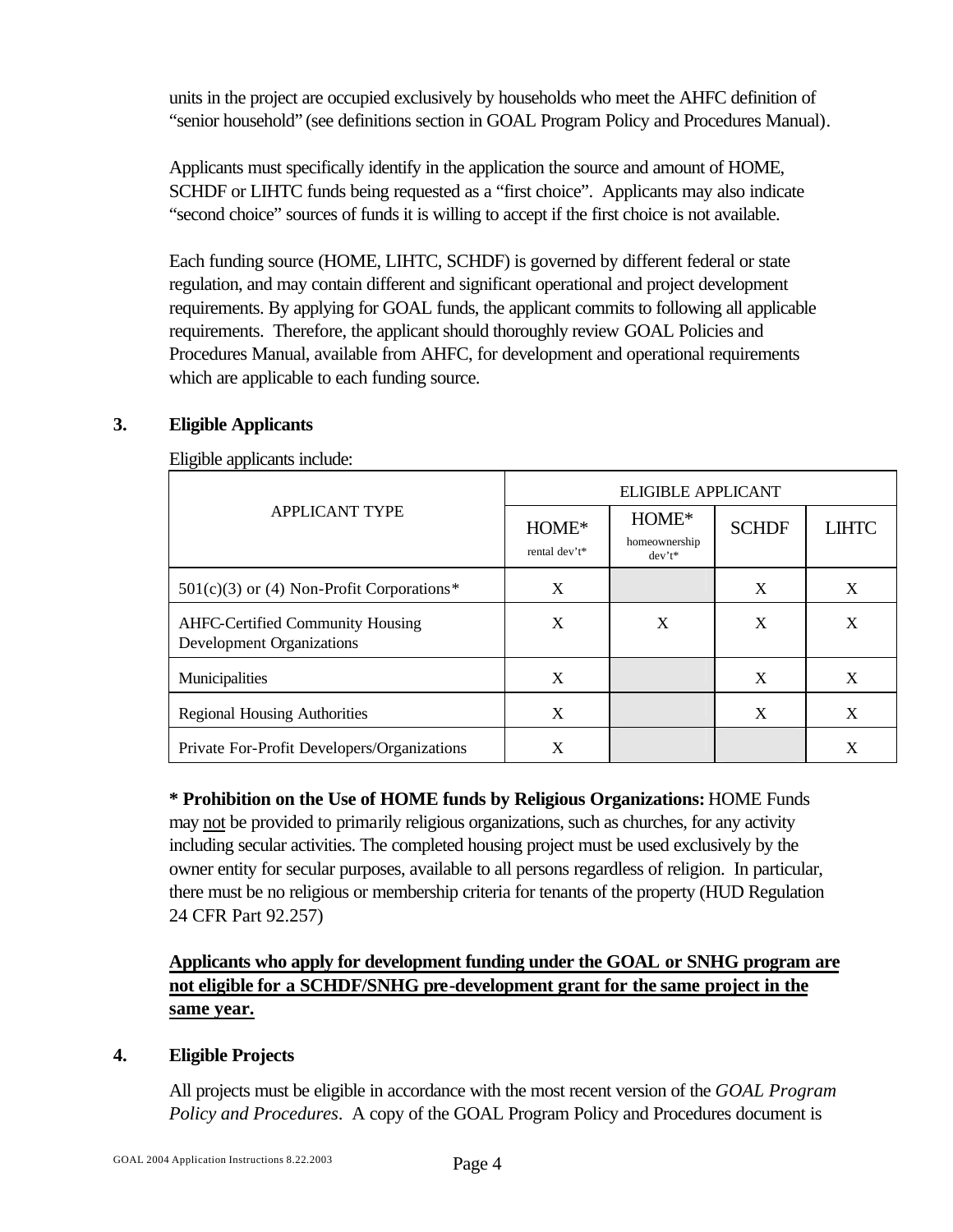available on AHFC's website. **It is critical that all applicants read this document in order to propose projects that will qualify for GOAL funding.**

#### **5. Deadline for Application Submission**

Applications must be physically received by the Alaska Housing Finance Corporation (at the address below) no later that 4:30 p.m. Anchorage Local Time on Friday, October 31, 2003. Applications may NOT be submitted via telefax or e-mail. The official time for application submitted is that of the date/time clock in the main reception area of AHFC's headquarters building at 4300 Boniface Parkway in Anchorage. Applications received after the deadline or delivered to an incorrect AHFC location before the deadline will NOT be considered.

#### **6. Number of Copies and Mailing Address**

Applicants must send an original and four (4) copies of the proposal to:

#### **Mail Hand Delivery**

Alaska Housing Finance Corporation Attention: Mark Romick PO Box 101020 Anchorage, AK 99510-1020

Alaska Housing Finance Corporation Attention: Mark Romick 4300 Boniface Parkway Anchorage, AK 99504

#### **7. Proposal Costs**

All costs of responding to this NOFA are the responsibility of the applicant.

#### **8. Acceptance of Terms**

By submitting an application, the applicant accepts all terms, conditions and requirements of this NOFA, and those contained in AHFC regulations, HUD regulations and Title 26 U.S.C. Section 42 as they relate to the HOME, LIHTC and SCHDF programs. The applicant's proposal will become part of the grant, loan, or reservation agreement, whichever may be applicable, in the event the applicant is awarded program funds. The applicant will be bound by what is in the proposal, unless otherwise approved in writing by AHFC.

Omission within this NOFA package of provisions found in federal and state regulations or terms and conditions of AHFC's grant or loan agreement, or LIHTC reservation agreement does not nullify or in any way relieve the applicant or AHFC of responsibility for complying with all applicable Federal and/or State Program requirements.

Proposals and other materials submitted in response to this NOFA become the property of AHFC and may be returned only at AHFC's discretion. Applications are public documents and may be inspected or copied by anyone after a Notice of Intent to Award Funds has been issued by AHFC. Financial statements included in the application may be considered public information unless a specific written request to restrict distribution is made by the applicant.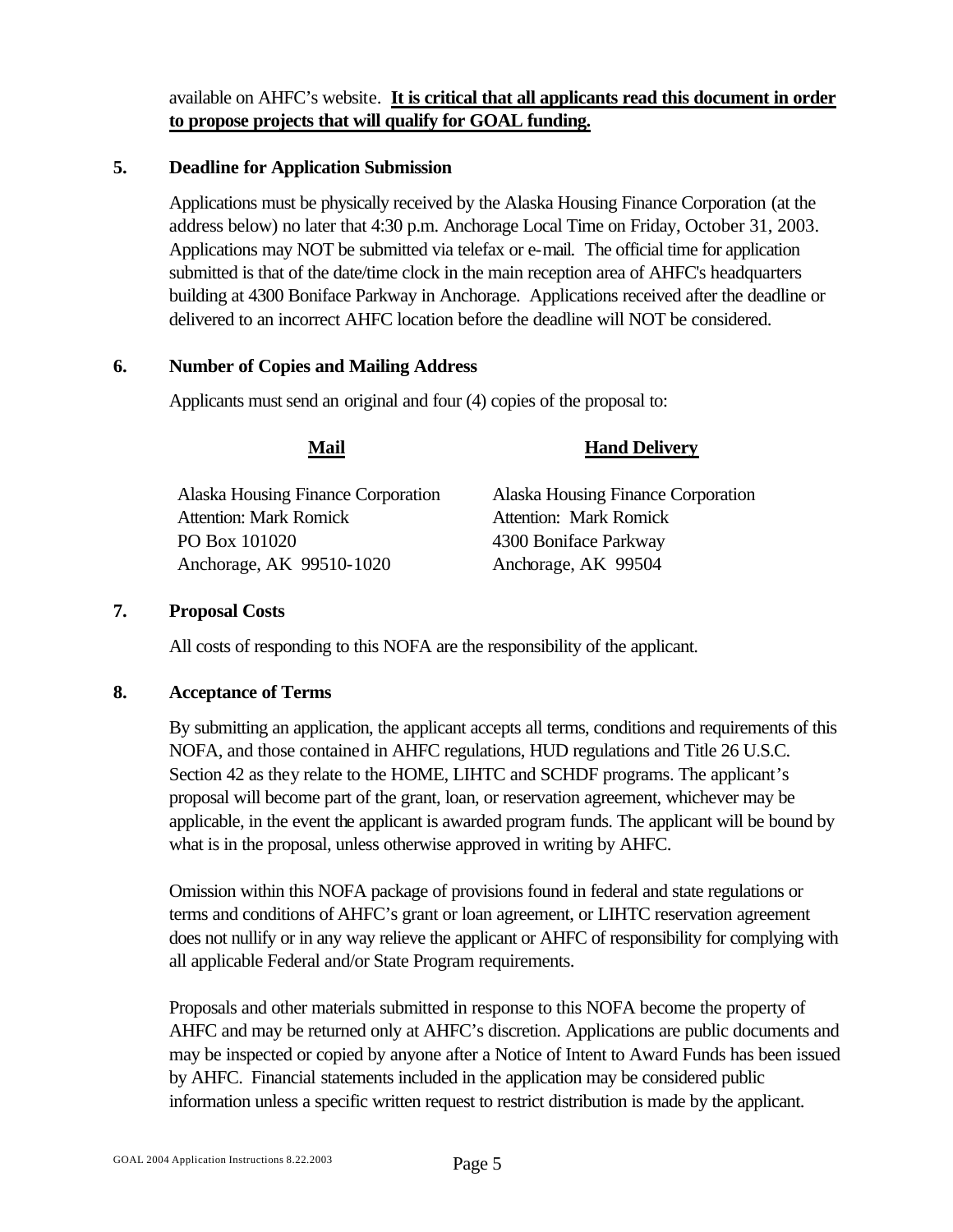#### **9. Misstatements**

If AHFC determines that an applicant for, or recipient of, GOAL funds or LIHTC's under the GOAL program has made a material misstatement relating to the recipient's application for, or administration of, a grant, loan, or tax credits, AHFC will, at its discretion, remove the application from any further funding consideration, or in the event that GOAL funds or LIHTC's have already been received, require the recipient to repay the funds or LIHTC's (tax credits issued by AHFC will be rescinded) to AHFC, together with accrued interest on the amount of the funds received calculated at the highest rate allowed by law from the date of funds disbursement by AHFC.

## **B. APPLICATION REQUIREMENTS**

#### **1. Application Forms**

All applications must be on forms provided by AHFC. Forms are available in both paper and disk format. Applicants are required to submit a hard copy of all forms, and are encouraged to submit an electronic copy of the Excel Workbook for the financial feasibility portion (Section IV) of the application. Limitations on space and number of pages must be followed.

#### **2. Required Application Material**

#### **(I) Threshold (T) Items**

Each application proposal will be subject to a threshold review. An application which, in AHFC's sole opinion, has not met the required Threshold Criteria identified in this section and submitted all threshold materials, will be considered non-responsive, and may NOT be considered further in this Notice of Funding Availability cycle. AHFC reserves the right to request technical corrections to the application.

For all applicants, the Threshold Items include the following:

T-#1: An **original Application and four copies**, completed in its entirety, including all applicable sections.

Section I of the application specifies which sections are required for each type of funding requested and/or housing type being proposed. The applicant Section IV includes an Excel spreadsheet which should be included in the application both in hard copy and on disk.

- T-#2: A **resolution of the applicant's governing body** authorizing the request for GOAL funds.
- T-#3: **Evidence of legal organizational status**, i.e., non-profit designation letter from the Internal Revenue Service (non-profits and municipalities), authorizing legislation (Regional Housing Authorities), Certificate of Incorporation issued by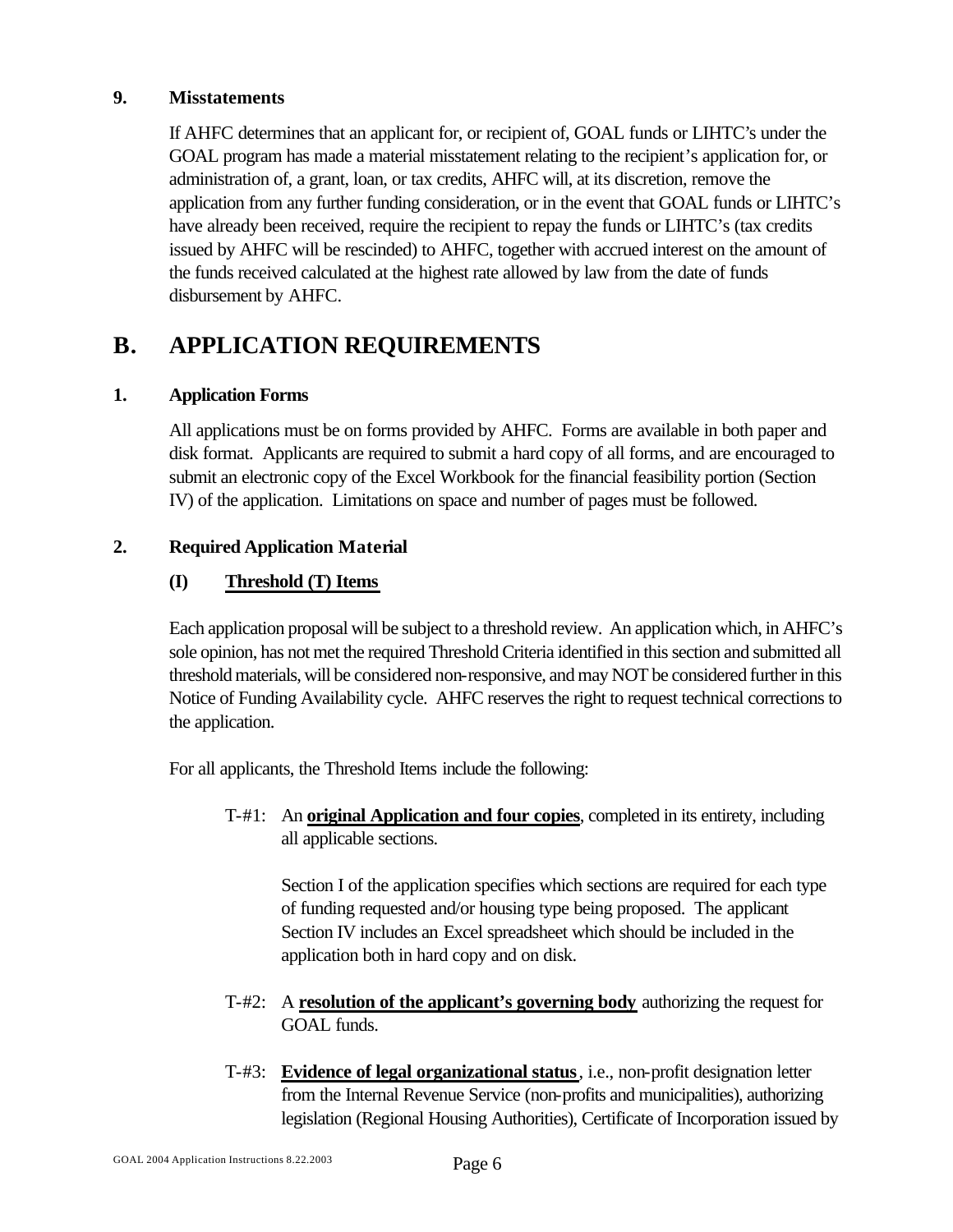the Department of Commerce (for-profit corporations), partnership agreement (if available - partnerships).

If applying for the homeownership component under the HOME Program, the applicant must also provide evidence of Community Housing Development Organization status (CHDO Certificate).

T-#4: **Evidence that the applicant has site control** at the time of application for funding, and that site control is maintained for a period of at least six months from the application deadline (site control must be maintained at least through April 30, 2004, or, for HOME applicants, until the projected date upon which the environmental review, including all required public comment periods, is completed, whichever is later.). The site control agreement may condition site control to the award of GOAL funding. However, this condition may not terminate the site control agreement until at least January 1, 2004. **If applying for HOME funds, the site control agreement must stipulate that the purchase of the property is subject to a determination by AHFC on the desirability of the property for the project as a result of the completion of an environmental review in accordance with regulations found at 24 CFR Part 58.**

*If applying for CHDO Homeownership Development Funds, this site control requirement may be waived if the required market study demonstrates the availability of an adequate supply of lots in the community which would be suitable and available for the homeownership development activity proposed.* 

Required Evidence of Site Control:

- (a) Current deed (warranty deed, quitclaim deed, etc.) evidencing current title to the site; **or**
- (b) An executed earnest money agreement or option to purchase, or other similar legally binding document meeting the site control requirements of the above paragraph; **or**
- (c) Executed lease that extends for at least 30 years beyond the start of the expected compliance period for this project.

#### T-#5: **Displacement and Relocation Assistance Requirements:**

(a) An *Anti-Displacement and Relocation Assistance Plan* for all applications which propose to undertake an activity which will involve acquisition or rehabilitation of a property occupied by a "person" other than the owner of that property (i.e., tenant, [including an individual, business or non-profit organization]),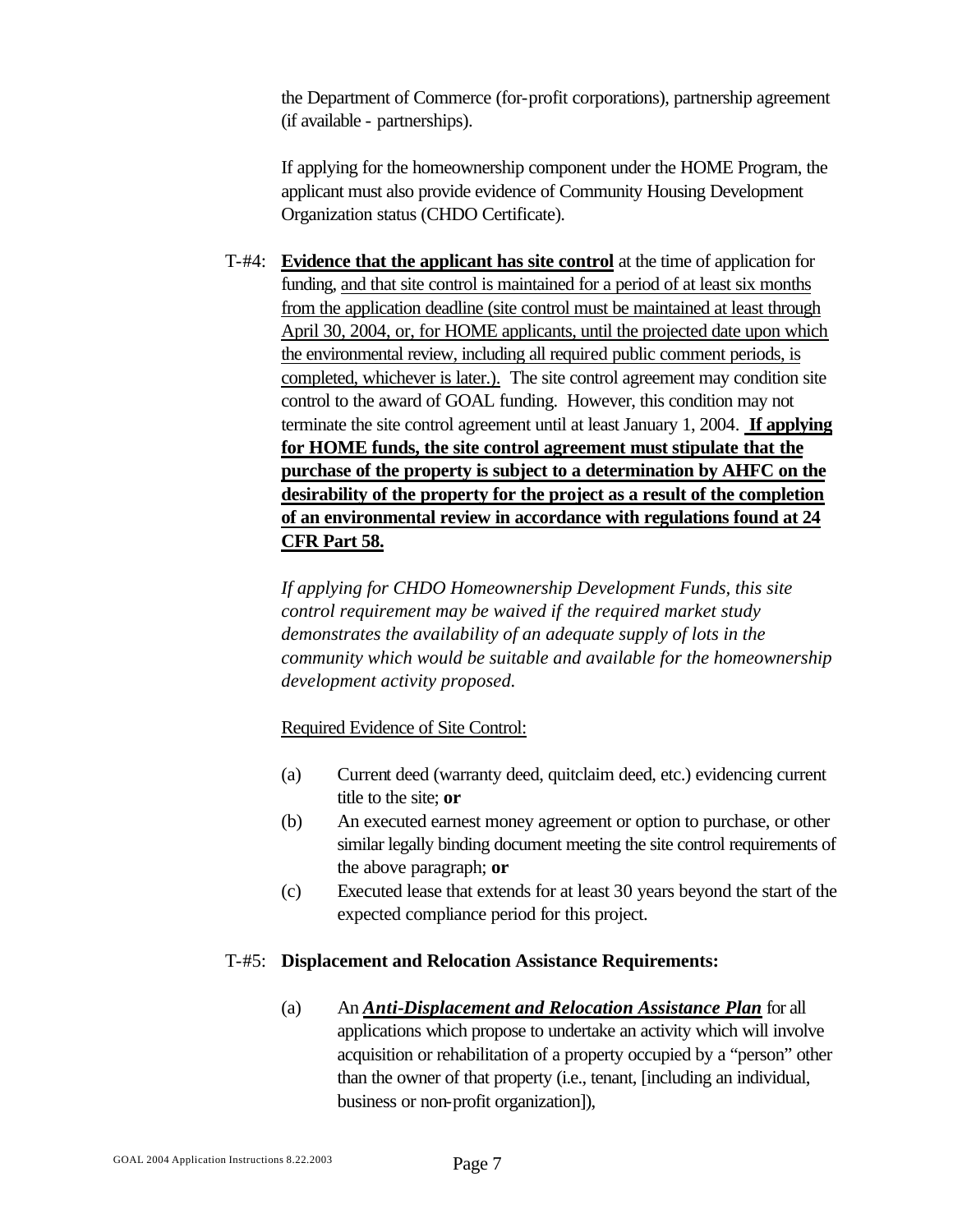- (b) For all applications which request HOME funds or that would be willing to accept HOME funds as an alternative to the requested funding source, a copy of the *General Information Notice* provided to, and acknowledged as being received (signature verifying receipt) by each "person" occupying a unit in the project on the date of application to AHFC.
- T-#6: Evidence demonstrating the **Financial Feasibility** of the proposed project. Both *development feasibility* (i.e., sources of development funds equal development costs) and *operational feasibility* (project revenue + other operating subsidies, if any, exceed in an acceptable amount the projects operating expenses and debt service requirements) must be evident.

#### **Minimally, this evidence should include:**

- (a) Credible third party support of the projected development cost estimates. Examples include bids and/or cost estimates supplied by an architect, appraiser, materials supplier, etc. **A capital needs assessment, performed by a third party (not applicant, sponsor, or developer) is required for all rehabilitation projects.**
- (b) Data which supports estimated project revenue (rent levels), vacancy rates, operating expenses, and debt carrying capability.
- (c) Support for the reliability of other proposed project funding sources have been confirmed, i.e. letters of funding commitment, preliminary loan review, evidence of application for other funding sources, etc.
- (d) Reasonable assurances that the project can be successfully implemented within the proposed time frame, and that substantive development activity will begin within 180 days of award of GOAL funds.

Substantive activities may include securing financing, completion of blueprints or plans, receipt of building permits, project construction, rehabilitation, or acquisition.

- (e) For homeownership projects, an appraisal showing the Opinion of Value or Appraised value of homes to be developed.
- T-#7: **Evidence demonstrating the Need for the subject development in the geographic area in which it is proposed.** To satisfy this requirement, applicants must complete Section V Part G of the application form and include:
	- (a) Evidence of **Community Support** for the project as evidenced by written letters of support from the local government, community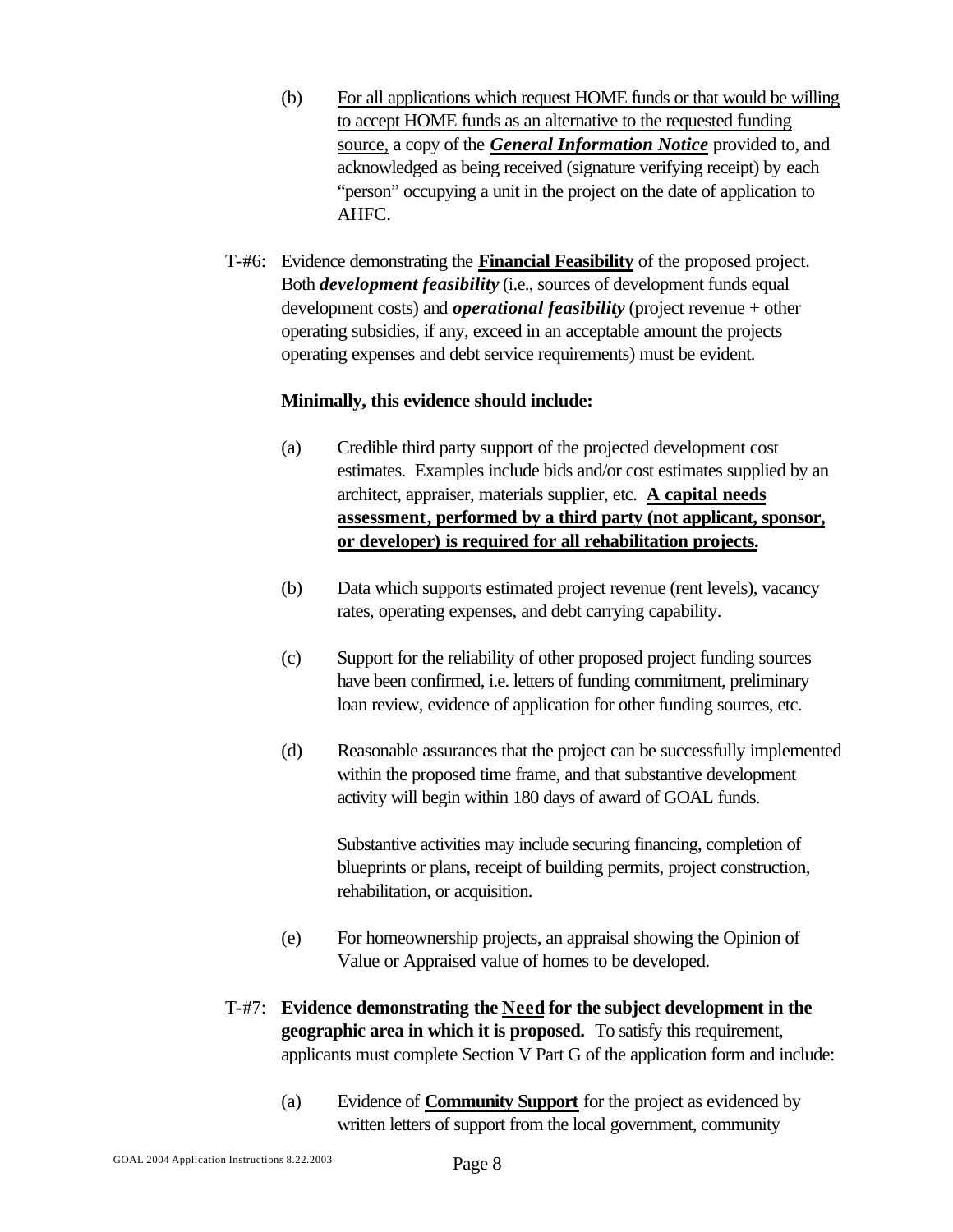council(s), and non-profit organizations located in the project area whose clients will likely benefit from the project.

(b) A **Project Market Study** meeting AHFC requirements and performed by a qualified independent market study analyst (must be on AHFC's list of approved analysts), which evidences the demand for the project's units within a reasonable rent-up period. Go to www.ahfc.state.ak.us under the down load section and look for the GOAL program, to view market study requirements.

The only exception to this threshold requirement is for projects that meet all of the following criteria:

- The project proposes no more than eight units;
- The project will not utilize Low Income Housing Tax Credits;
- The project will not involve an addition of rental units to the community. Example of such projects may include rehabilitation, acquisition and/or reconstruction of existing rental units;
- The project will not result in a substantial increase in rent charged to current tenants or a reduction in size or quality of existing unit(s);
- The current unit(s) to be replaced or rehabilitated can demonstrate a history of three years of occupancy with a 7% vacancy rate or less; and
- The project will not involve or result in the permanent displacement of current residents.

Projects which meet these criteria may submit information that provides evidence all criteria are met as a substitution for the market study. However, please note if this substitution is elected, the project will not be eligible for any points under the "need" evaluation criteria.

- T-#8: A **Management Plan** which in AHFC's opinion adequately demonstrates the ability of the recipient to manage the proposed project (satisfied by adequately answering the questions in Section V, Part F of the Application form).
- T-#9: For homeownership projects, a **proposed resale formula** that depicts how 1) the home will remain affordable to low income buyers during the affordability period, and 2) the homeowner will receive a fair return his or her investment.
- T-#10: Execution and submission of the "**Disclosure of Other Application Consultant Participation"** form (see Section VI of Application form **ALL applicants must submit the** *"disclosure of other application consultant participation form***" regardless of whether you are working on more than one application or not***.* ). **If it does not apply, write "N/A"**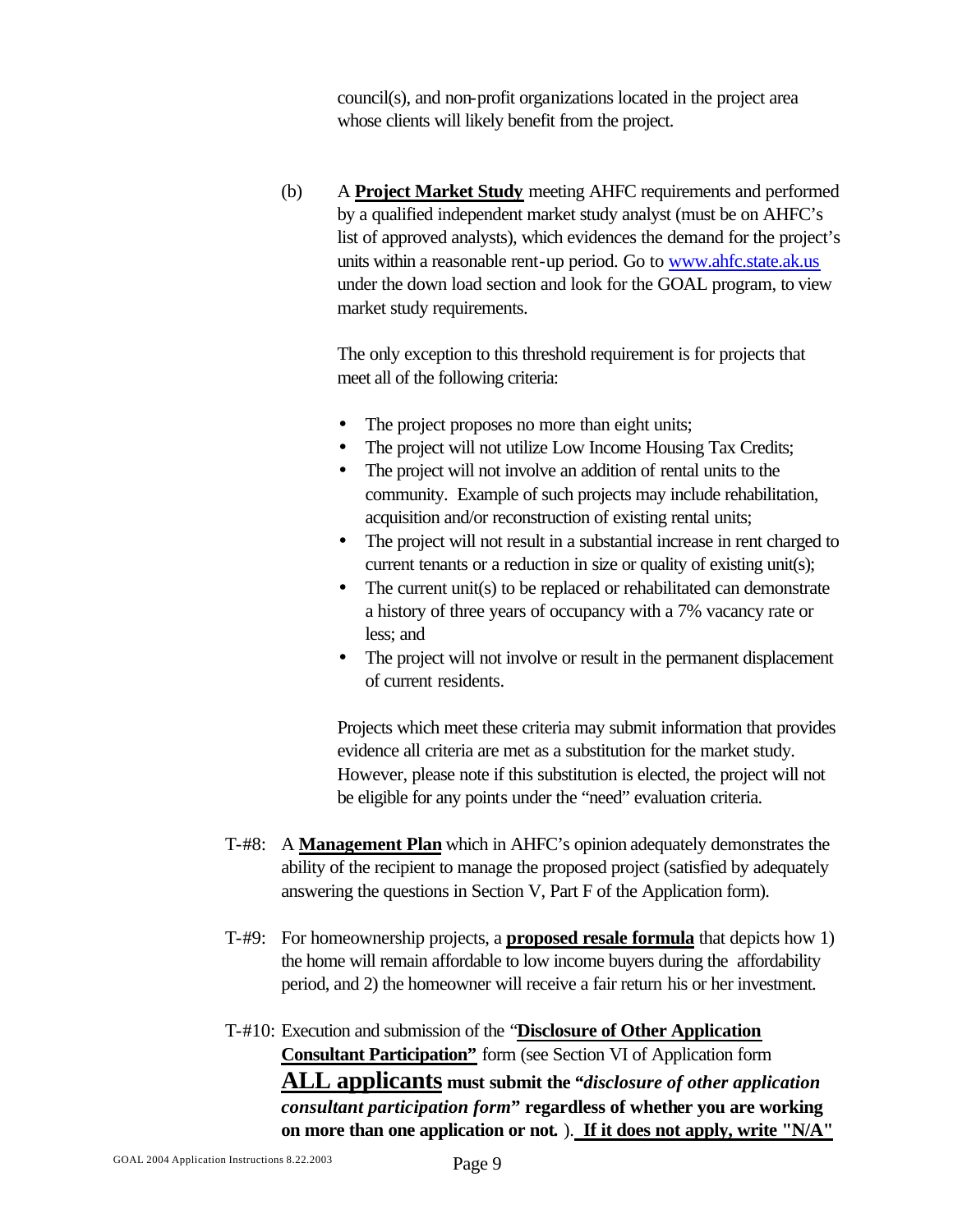#### **on the form and sign it.**

#### T-#11: **Responsible "Bidder"**

AHFC must make a determination that the applicant/sponsor /owner is a "responsible bidder" based on AHFC's past experience with the applicant/sponsor or potential owner of the proposed project in compliance during the development or operation phases of a project.

#### T-#12: (For LIHTC applicants only) **Notification of Local Government Letter**

All applicants for LIHTCs must notify the local government of its intent by submitting the letter included in Section IX of the application and also attaching a copy of the comments received. If comments from the local government have not been received by the application due date, applicant should submit evidence the local government received the request for comments (i.e. a United States Postal Service's certified return receipt, or a copy of the letter with a "received" date stamp from the local government, or other such official evidence.)

#### T-#13 **Affirmative Marketing Plan**

All applicants for GOAL funds shall adopt affirmative marketing procedures and requirements for all housing produced under this NOFA, in accordance with the State of Alaska's GOAL Program Rating and Award Criteria Plan. This affirmative marketing plan shall include the following:

1. Methods for informing the public, owners and potential tenants about fair housing laws and the owner's policies regarding compliance with fair housing laws.

2. A description of what the owner will do to affirmatively market housing assisted with GOAL funds.

3. A description of what owners will do to inform persons not likely to apply for housing without special outreach.

4. A description of how the owner will maintain records documenting actions taken to affirmatively market GOAL - assisted units and to assess marketing effectiveness.

5. A description of how the owners affirmative marketing efforts will be assessed and what corrective actions will be taken where requirements are not met.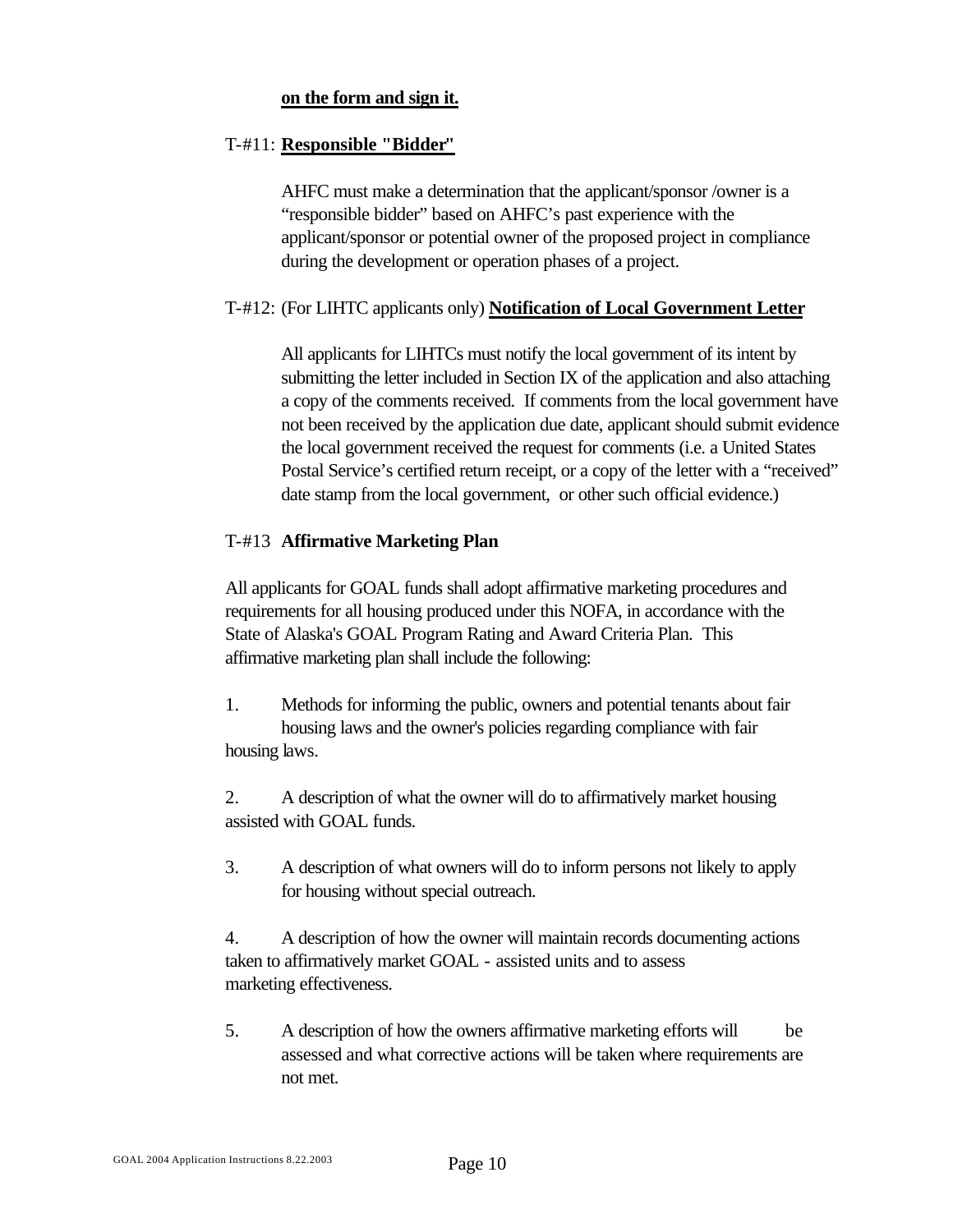#### **(II) Supporting Application Material**

Failure to provide the supporting information below will not result in disqualification from funding consideration however, it may significantly impact the points which the application will earn in the rating review process, and in certain cases, may impede AHFC's ability to award one or more of the specific sources of available funds/tax credits to the applicant.

#### (1) **Resumes of Key Development Participants** including:

- (a) Applicant's Key Management Staff;
- (b) Applicant's Corporate Principals (if applicable);
- (c) General and Limited Partners;
- (d) Applicant, if a private individual;
- (e) Developer, General Contractor, Architect, and Engineer(s)

#### (2) **Financial Statements** as follows:

| <b>Non-Profit Organizations:</b> | Most recent audited financial statement.                                                                                                        |
|----------------------------------|-------------------------------------------------------------------------------------------------------------------------------------------------|
| For Profit Organizations:        | 2002 Corporate Federal Income Tax Return;<br><b>Current Balance Statement and Profit and Loss</b><br>Statement for period ending June 30, 2003. |
| <b>Individual Applicants:</b>    | 2002 Personal Federal Income Tax Return;<br>Completion of Section IV, Part B of<br>Application Form.                                            |

- (3) **Photographs of the subject site, adjacent properties and street view**, appropriately identified.
- (4) **Local Street Map** which identifies the location of the property within the boundaries of the city, borough, or general area in which it is located.
- (5) **Subdivision Plat** which identifies the subject site and adjacent sites within the immediate area.
- (6) **Evidence of Acceptable Zoning**, or if not currently zoned appropriately, a statement regarding the applicant's plans and timing to obtain proper zoning.
- (7) For HOME Projects, all **Site Environmental Evidence** identified in Section VII, Part A.
- (8) **Schematic drawings** of proposed project (construction, rehabilitation, or improvement plans).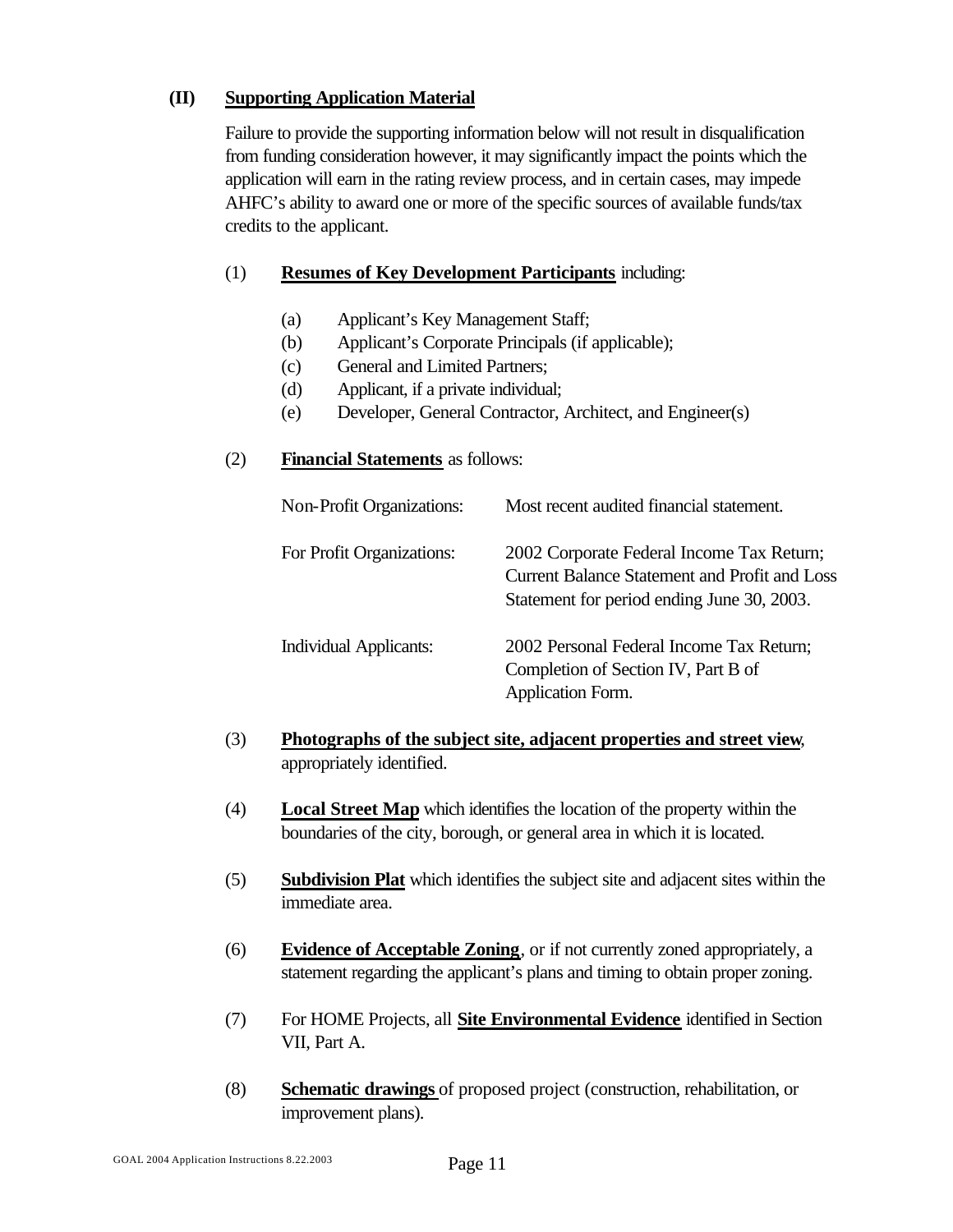- (9) **If Substantial Rehabilitation is proposed (rehabilitation costs which exceed \$25,000 per unit), a comprehensive property inspection report, completed by a qualified third party**, i.e., residential inspector, engineer, code enforcement officer, etc, which identifies the property's comprehensive rehabilitation needs.
- (10) **Evidence of the commitment of any development or operational contributions qualifying as "Match" or Leverage funds. Applicants must fill out the required "match/leverage" forms to receive points in this category** (see the "Match" supplement enclosed with this NOFA package for eligible "Match" contributions and calculation methods).
- (11) If tenants will pay any portion of the utilities other than telephone, the utility allowance schedule that will be used for this project, identifying which utilities tenant will pay. If Utility Company Data is used and it is lower than the utility cost identified in the Utility Allowance Schedule included as part of this NOFA package, **historical data from the utility company** must be provided.
- (12) If proposing a job training program, evidence of commitment by participating entities described in Section V Part L.
- (13) If claiming points for being part of a Community Revitalization Plan, copy or excerpt from plan(s) evidencing project's significance.
- (14) If claiming disaster area points for any communities not listed in the application, provide evidence of the Governor's declaration of disaster.

## **C. EVALUATION CRITERIA**

All applications will undergo a threshold review. Applications that pass the threshold review will be evaluated by an evaluation review committee. Both the threshold review and evaluation criteria are discussed in detail in the *Rating and Award Criteria Plan* (also referred to as the "Qualified Allocation Plan", or QAP). A copy of this Plan is included as part of this NOFA package and is available on AHFC's website.

## **D. SELECTION OF PROPOSALS TO BE FUNDED & FUNDING LEVELS**

The selection of proposals to be funded is discussed in the *Rating and Award Criteria Plan* (also referred to as the "Qualified Allocation Plan", or QAP). A copy of this Plan is included as part of this NOFA package and is available on AHFC's website.

For any allocation of Low-income Housing Tax Credit that is made outside the priorities and selection criteria established by AHFC in the allocation plan, a written explanation will be made available to the general public, upon request.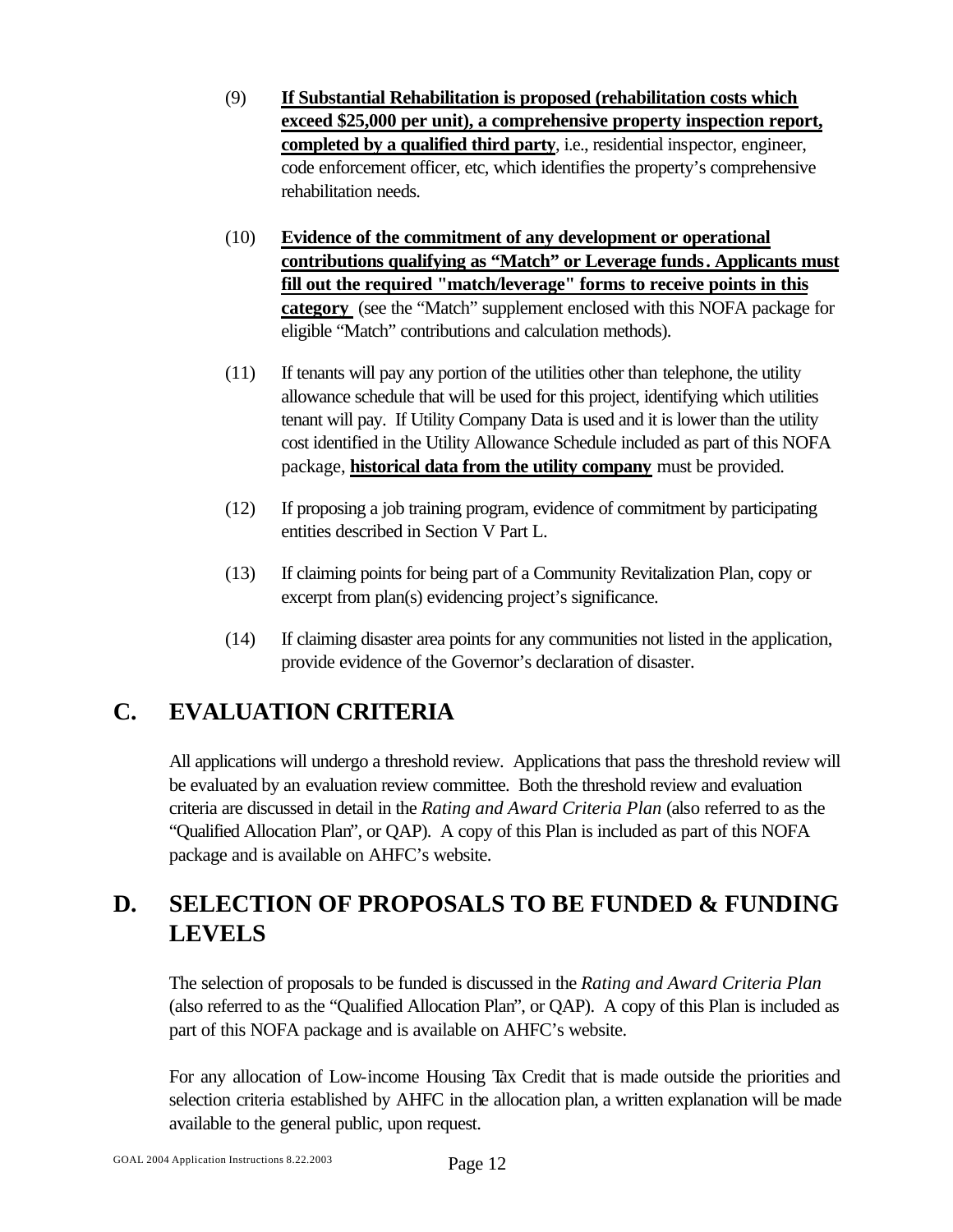## **E. APPLICATION SUBMISSION FORMAT**

Applications material should be submitted as follows:

- 1. The original and each copy should be separately bound (no Comb binding) so that the application will not fall apart. Three ring binders with ample room for pages to be easily turned are preferred.
- 2. Tabs, appropriately labeled to identify that section's contents, should be placed between the Application and each Threshold (T) and Supporting Application Material item.
- 3. All application material should be bound in the order in which they are identified in Section B of these Application Instructions.

## **F. MARKET STUDY REQUIREMENTS**

In accordance with Threshold Item T-#7 for development applications, unless projects meet the one exception, applicants must supply a "Project Market Study" which evidences the demand for the project within a reasonable rent-up period which is supported by a rent-up reserve fund. All market studies must be performed by an individual or firm which is listed on AHFC's "Approved Market Study Firms" list. **NO MARKET STUDIES WILL BE ACCEPTED IF THEY PREPARED BY A FIRM OR INDIVIDUAL THAT IS NOT ON THE LIST BY THE END OF THE APPLICATION PERIOD.**

A list of firms and the standard format and information required for the market study is available from AHFC via the website www.ahfc.state.ak.us under the "download section" of the webpage, or you may request a copy from Mark Romick at mromick@ahfc.state.ak.us, 1-800-478-2432 or 907-330-8274.

If an applicant wants to use a firm that is not currently on the "approved list", they must apply and be accepted before the October 31, 2003 application deadline.

*For rehabilitation projects*, a capital needs assessment is also required prior to the disbursement of funds or issuance of a carryover agreement. This document shall be prepared by an architect, engineer or another professional who is qualified to do an assessment of code requirements, and need structural, mechanical or electrical improvements. The property must be rehabilitated in a manner that insures the useful life of the project will exceed the compliance period for the project.

## **G. PUBLIC INTEREST DETERMINATION**

Projects which are proposed to receive GOAL program funding must be determined to be in the public interest. For the purpose of the GOAL program, an application will be determined to meet the public